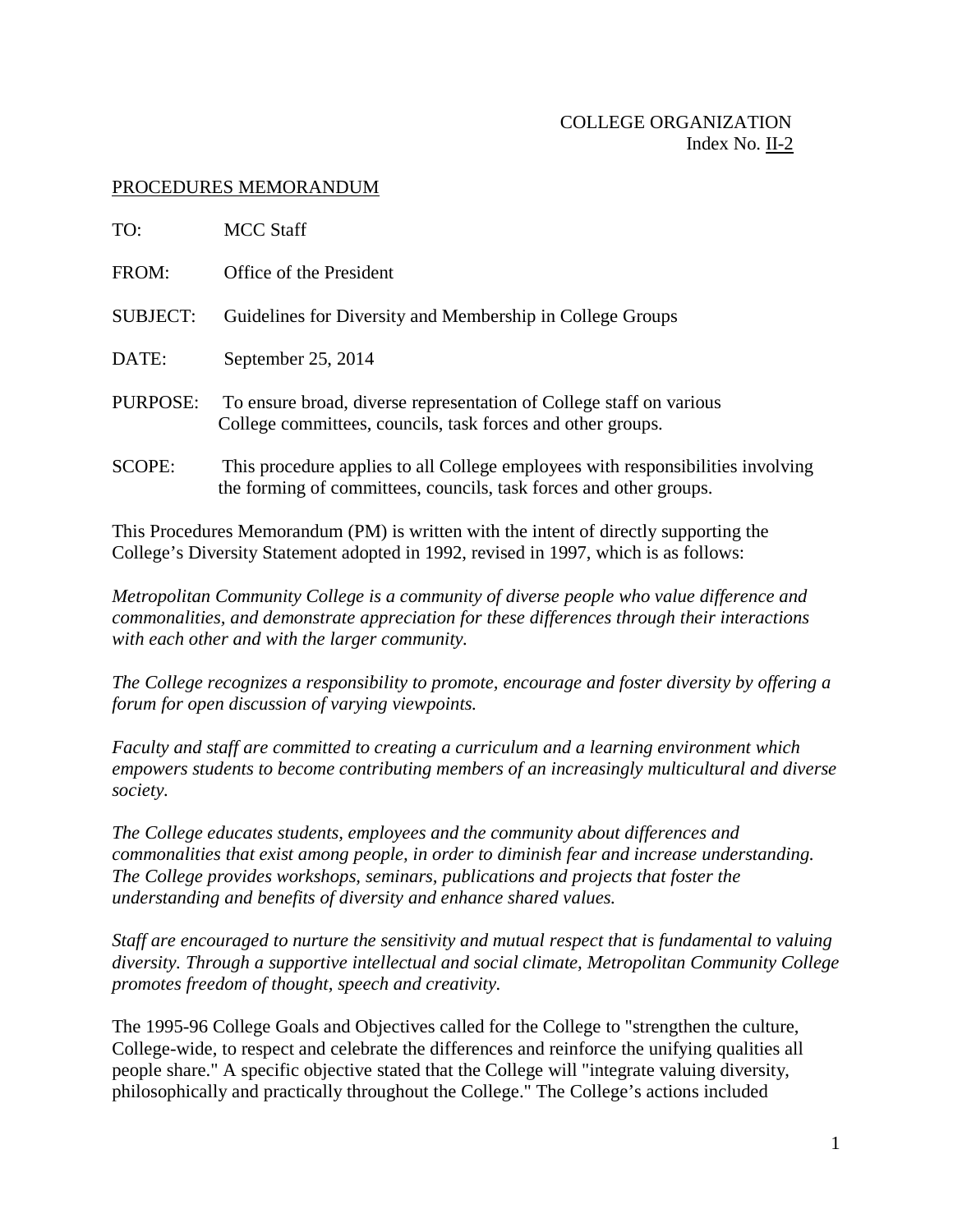"assess(ing) managerial practices to be sure they are supportive of diversity philosophy." This PM has been developed to help the College meet these specific Goal and Objective statements.

# 1. Definitions

- A. The following definitions were recommended by a task force of the Resource Development Council and adopted by the College.
	- 1) Committee Reviews, evaluates and recommends action on specific topics or issues.
	- 2) Task Force Has a definite goal or project. When work is finished, the group is disbanded; generally a short term group.
	- 3) Advisory Group Has internal and external membership for the purpose of giving the College input and direction on issues.
	- 4) Steering Panel Provides direction for committees under the panel's charge.
	- 5) Council Provides direction and focus for the College on key issues.
- B. This PM is not limited to the above defined groups; it applies to all groups formed for the purpose of conducting College-related business, for example, employment screening committees, planning committees and other work groups.

# 2. Goals Regarding Membership

The manner in which persons are selected to serve on College groups should ensure:

- A. Adequate representation of all College constituencies. (See membership criteria below.)
- B. Representation from those affected by group's activity or purpose.
- C. Rotation of membership.
- D. Distribution of membership opportunities (i.e., "spreading around" service on College groups).
- E. Supervisor's knowledge of and agreement to employee's participation.
- 3. Membership Criteria

Criteria to be considered when selecting persons to serve on College groups/organizations include:

A. Employee classification.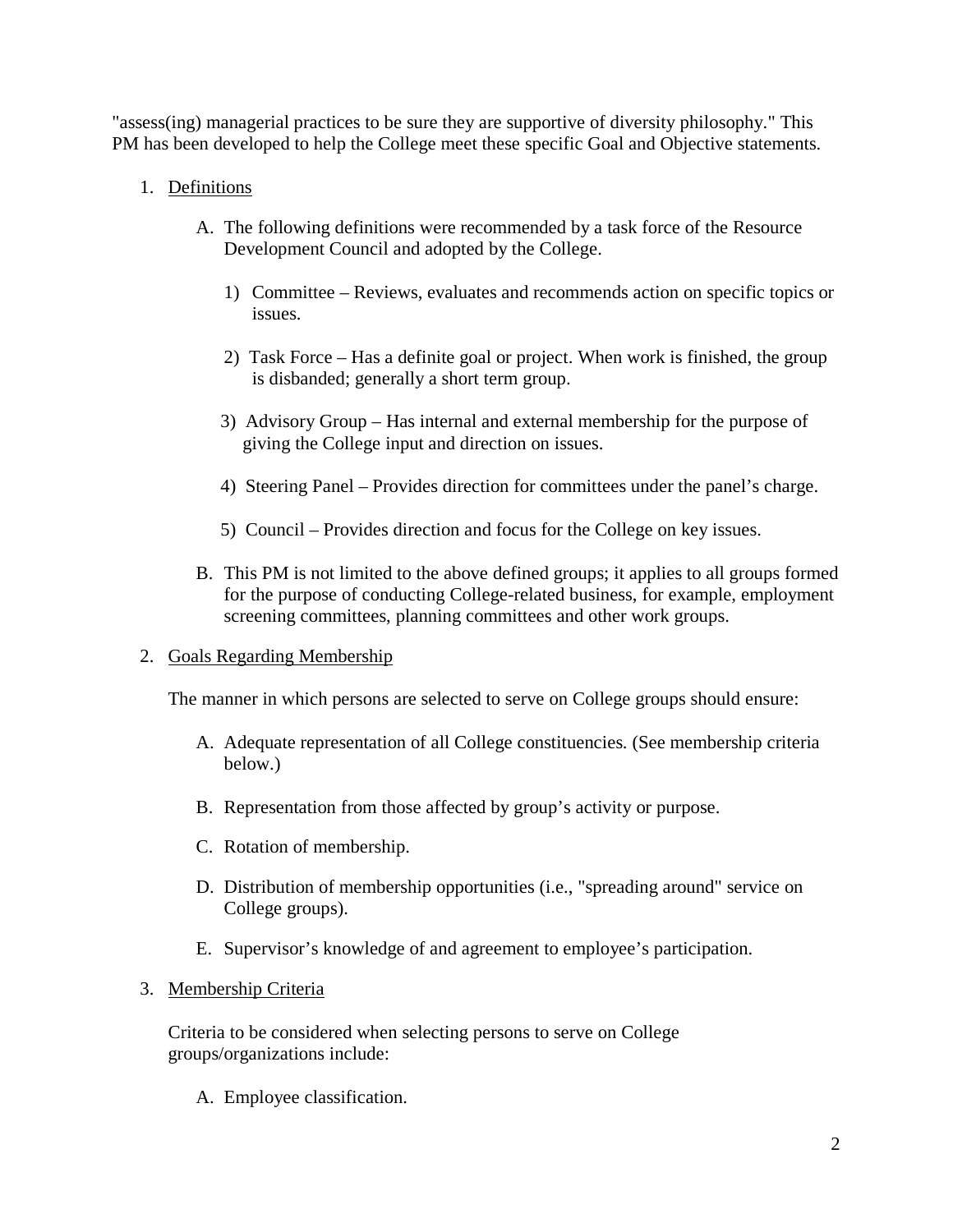- B. Campus/site representation.
- C. Type of work performed.
- D. Gender.
- E. Ethnicity.
- F. Organizational area.
- G. Specific background knowledge.
- H. Culture.
- I. Willingness to serve.
- J. Service on (none or few) other College groups/organizations.
- K. Length of employment at the College.
- L. Experience
- M. Range of ages

The goal is to meet as many of these criteria as possible. The size, nature and purpose of the group will affect the ability to meet these criteria.

#### 4. Procedure

- A. In order to help determine who should serve on a College group/organization, each College group/organization should have a predetermined:
	- 1) Purpose Why does this group/organization exist?
	- 2) Objective What is this group/organization expected to accomplish?
	- 3) Term What is the term of service (i.e., the length of the person's term or the group's/organization's term)?
- B. Each College group/organization shall be responsible for replenishing itself using the above described membership goals and criteria.
- C. Once potential members are identified, it is crucial that each potential member and that employee's supervisor discuss possible service on a College group/organization. To facilitate this discussion, the person(s) responsible for establishing or replenishing a group/organization should call the employee or the employee's supervisor to: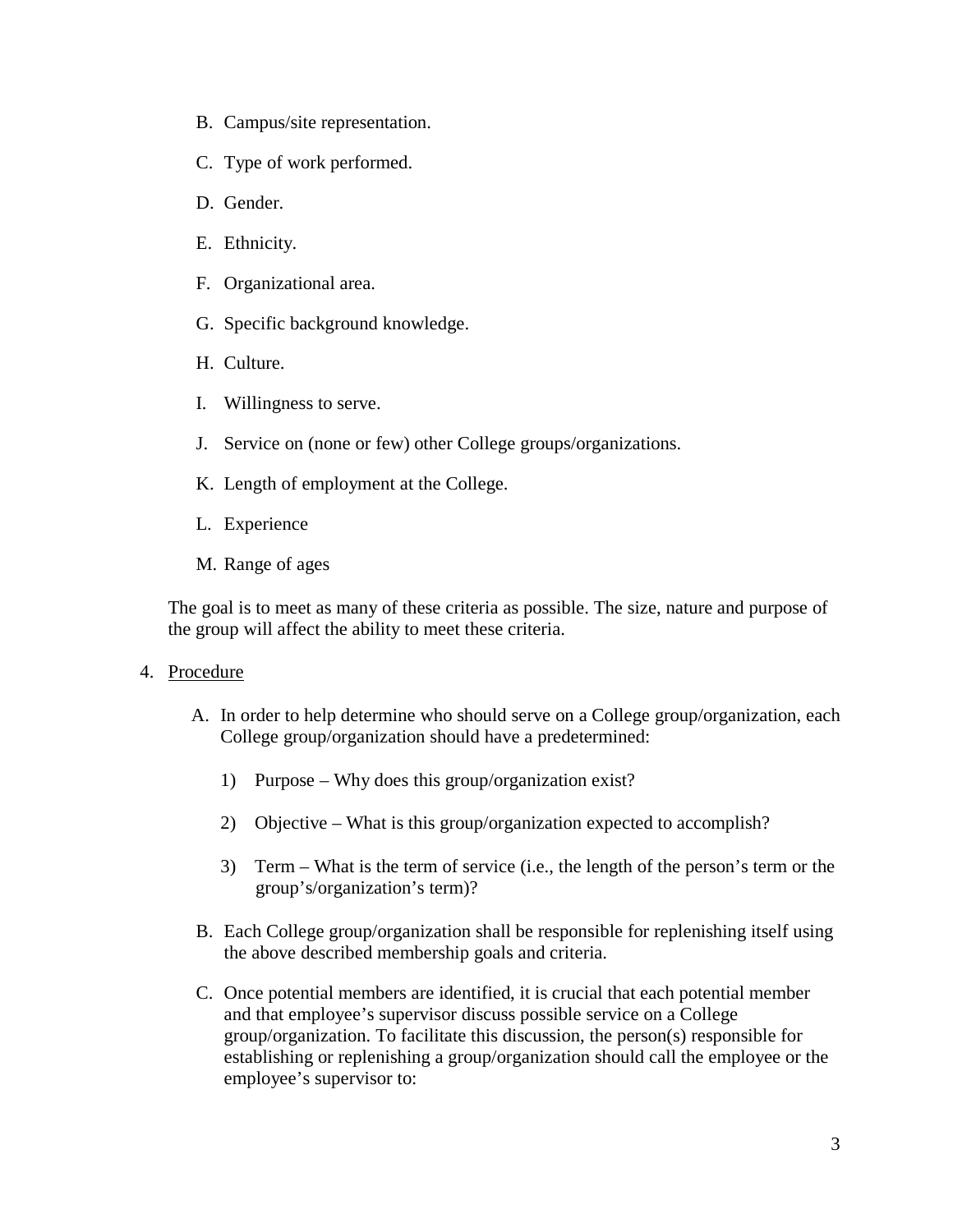- 1) Request the employee's service.
- 2) Describe the nature of the service (e.g., amount of time, duration of service).
- D. Appendix A contains a checklist of resources and processes to help achieve diversity in College-related group membership.

Adopted 4/12/95; Revised 10/6/00; 7/20/06; Attachment only revised 7/17/08; Revised 9/25/2014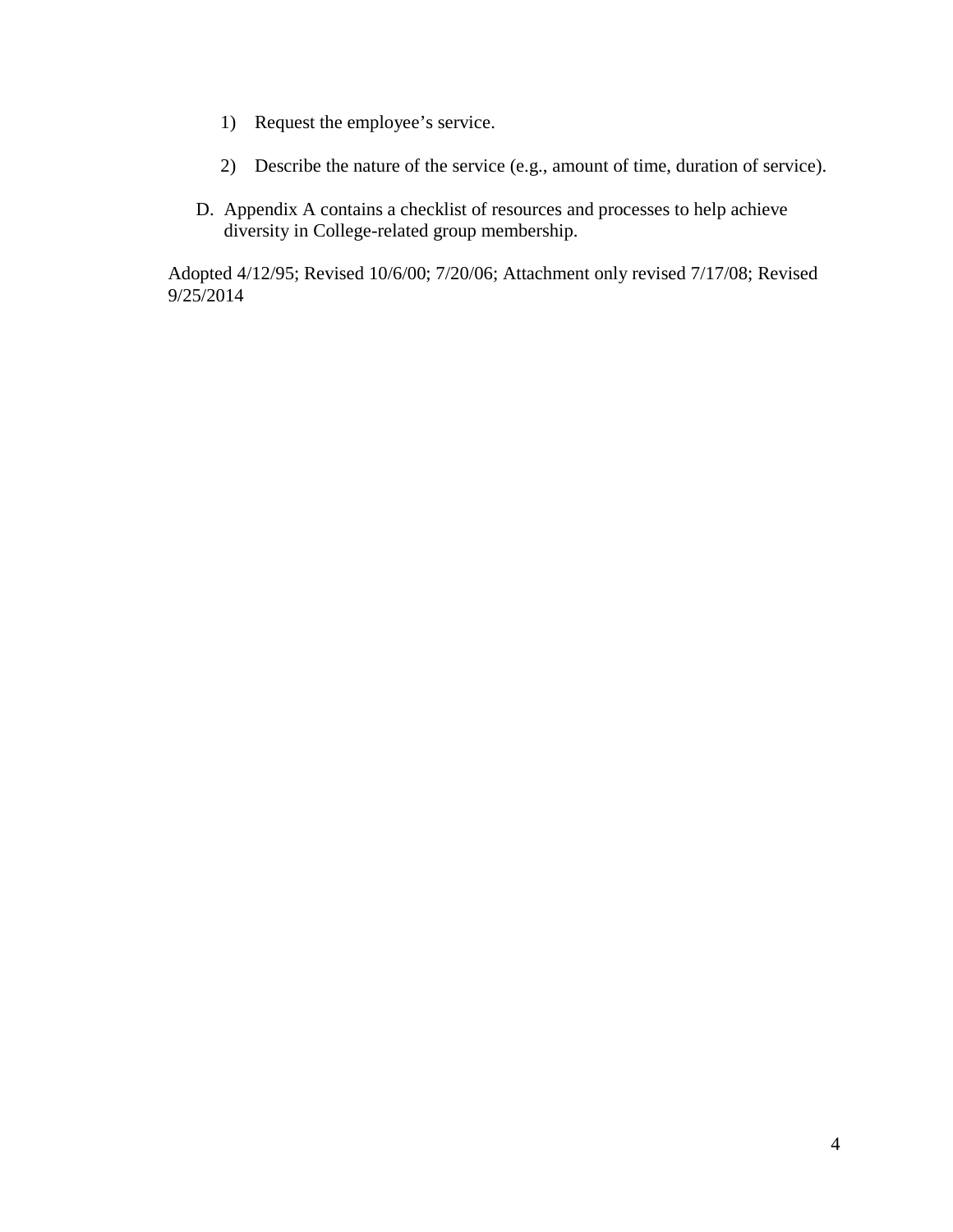# Appendix A

## Diversity and Membership In College Groups Checklist

Here is a suggested checklist of resources and processes to help achieve diversity when seeking person(s) to serve on any College-related group.

#### 1. Checklist

- A. Have I/we included:
	- a. Employees from the different job groups?
	- b. Someone from each campus?
		- 1) SOC/Sarpy Center
		- 2) EVC/Fremont Center
		- 3) FOC/ATC
	- c. Men and women? Men and women?
	- d. Ethnic mix? (e.g. Persons who self-identify as African-American, Asian, Caucasian, Hispanic, Native American, East Indian, or of other ethnic background.)
	- e. Someone from different College areas? (academic affairs, student affairs, facilities)
	- f. Representation from those affected by the group's activity?
	- g. Persons with specific background regarding the group's activity?
	- h. Persons with different cultural experiences (e.g., persons who lived or worked in other countries)?
	- i. Variety of ages and work styles
	- j. Experienced and newer employees?
	- k. Someone who may have a physical disability?

Note: The goal is to meet as many of these criteria as possible. The size, nature and purpose of the group will affect the ability to meet these criteria.